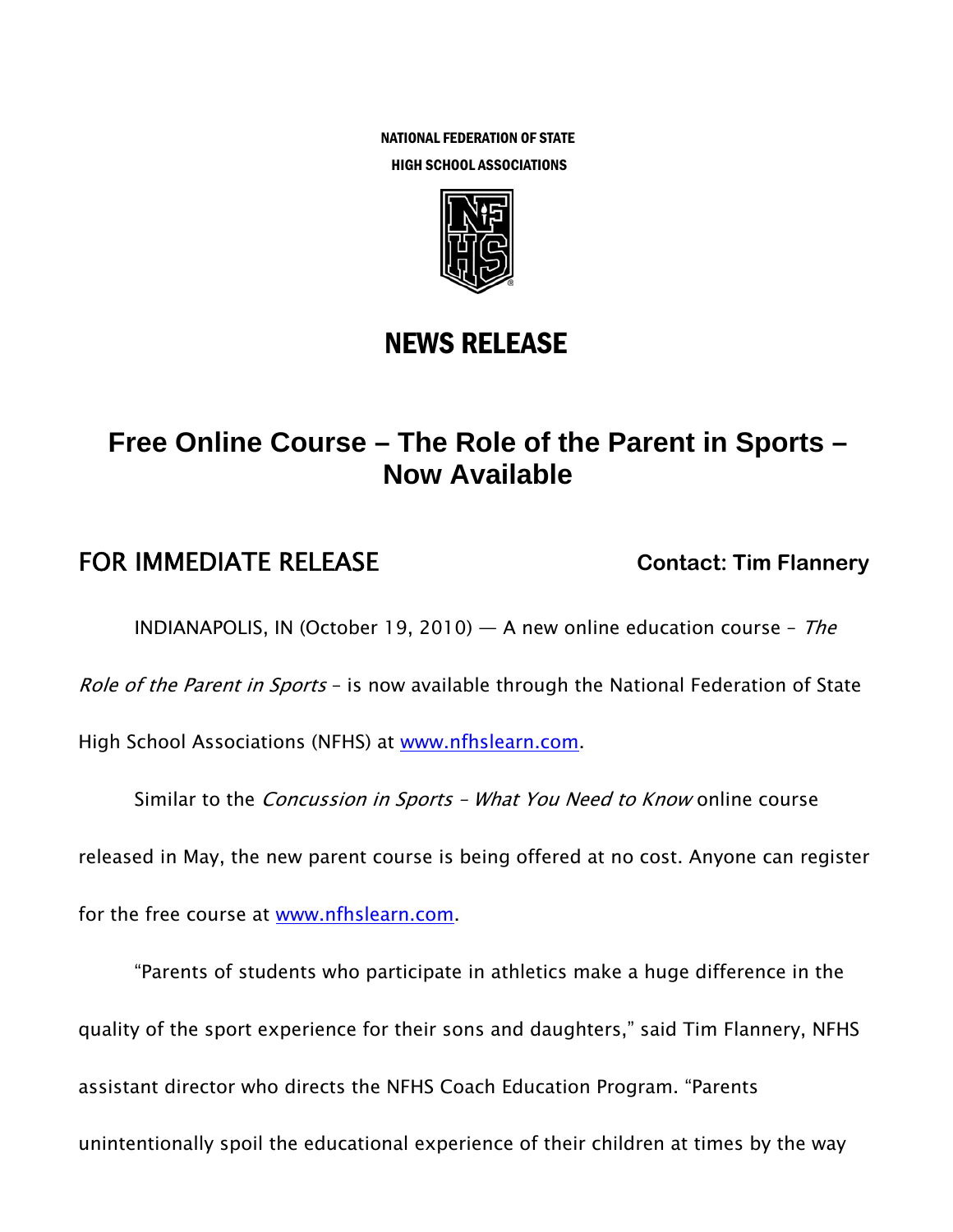they talk to them after games, behave in the stands and interact with coaches and officials. This online course provides information and resources to help parents understand their role in ensuring an educational experience for their son or daughter."

The NFHS Coach Education Program was started in 2007, and more than 140,000 coaches have taken the core course  $-$  *Fundamentals of Coaching*. Forty-five of the 51 NFHS member associations have adopted the course.

In addition to the core courses (*Fundamentals of Coaching* and *NFHS First Aid for* Coaches), eight sport-specific courses are available in football, basketball, soccer, softball, cheer and dance, spirit safety, wrestling and volleyball. The program also includes four elective courses and the two free courses.

The NFHS offers coaches the ability to become Level 1 certified as an Accredited Interscholastic Coach. In addition to the *Fundamentals of Coaching* course, coaches must complete *NFHS First Aid for Coaches*, or its equivalent, and one of the sportspecific courses or *Teaching Sport Skills*, and then can apply for certification online.

All NFHS coach education courses are available at www.nfhslearn.com.

### # # #

#### About the National Federation of State High School Associations (NFHS)

The NFHS, based in Indianapolis, Indiana, is the national leadership organization for high school sports and fine arts activities. Since 1920, the NFHS has led the development of education-based